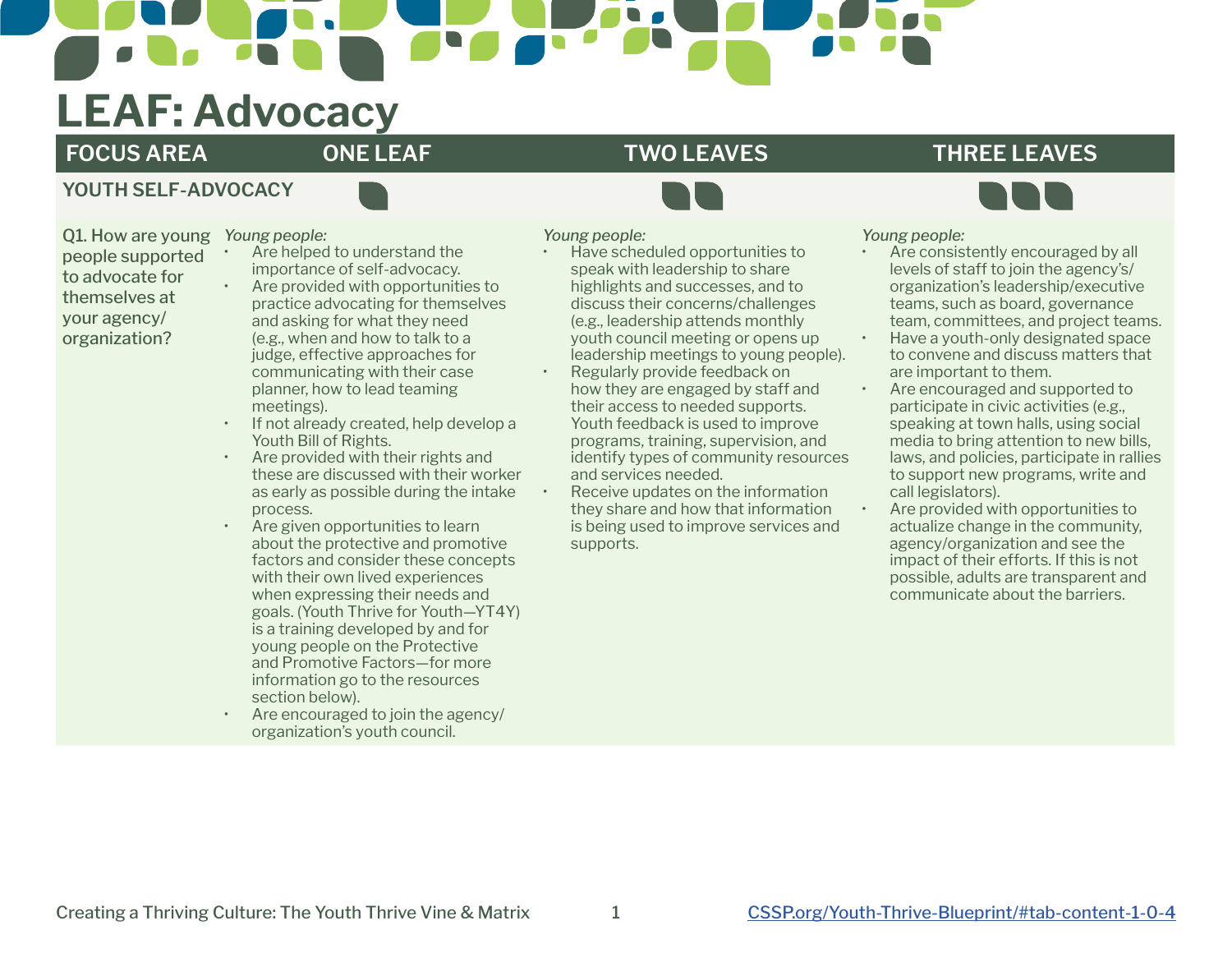# **FOCUS AREA ONE LEAF TWO LEAVES THREE LEAVES**

**DDD** 

# **AGENCY ADVOCATING FOR YOUNG PEOPLE & FAMILIES**

| <b>PEOPLE &amp;</b><br><b>FAMILIES</b>                                                                                                      |                                                                                                                                                                                                                                                                                                                                                                                                                                                                                                                          |                                                                                                                                                                                                                                                                                                                                                                                                                                                                                                                                                            |                                                                                                                                                                                                                                                                                                                                                                                                                                                                                                                                                                                                                                                                    |
|---------------------------------------------------------------------------------------------------------------------------------------------|--------------------------------------------------------------------------------------------------------------------------------------------------------------------------------------------------------------------------------------------------------------------------------------------------------------------------------------------------------------------------------------------------------------------------------------------------------------------------------------------------------------------------|------------------------------------------------------------------------------------------------------------------------------------------------------------------------------------------------------------------------------------------------------------------------------------------------------------------------------------------------------------------------------------------------------------------------------------------------------------------------------------------------------------------------------------------------------------|--------------------------------------------------------------------------------------------------------------------------------------------------------------------------------------------------------------------------------------------------------------------------------------------------------------------------------------------------------------------------------------------------------------------------------------------------------------------------------------------------------------------------------------------------------------------------------------------------------------------------------------------------------------------|
| Q1. How is staff<br>supported to<br>advocate for<br>young people<br>and families at<br>your agency/<br>organization?                        | Staff at all levels:<br>Are asking young people and<br>families about their needs and share<br>that feedback with leadership.<br>This can occur during supervision,<br>staff meetings, and via agency/<br>organization surveys or comment<br>boxes.<br>Have tools and guidance that help<br>them to gather feedback from<br>young people and families about the<br>supports provided, reflect on those<br>supports to determine if there are<br>gaps in services, and how to seek<br>additional support if it is needed. | Staff at all levels:<br>Are asked by agency/organization<br>leadership to provide feedback from<br>young people and families on federal,<br>state, and local bills, laws and policies<br>to ensure the development of agency/<br>organizational policies and procedures<br>that support young people and<br>families to thrive.<br>Are encouraged to identify policies<br>and procedures that negatively impact<br>young people and families and impact<br>their ability to provide the unique and<br>tailored supports young people and<br>families need. | Staff at all levels:<br>Are invited by leadership to<br>brainstorming and strategy meetings<br>with young people and families to<br>discuss opportunities for better<br>supporting young people and family<br>voice/input/opinion.<br>Are encouraged and supported to<br>participate in civic activities with<br>young people and families (e.g.,<br>speaking at town halls, using social<br>media to bring attention to new laws<br>that support young people's well-<br>being, participate in community block<br>parties to enroll young people in new<br>programs, write and call legislators).                                                                 |
| Q2. How does<br>your agency/<br>organization<br>advocate at the<br>local, state, and<br>federal levels for<br>young people and<br>families? | In collaboration with young people and<br>families:<br>Partner with other agencies and<br>organizations to endorse federal,<br>state, and local bills, laws, and policies<br>that support young people and<br>families to thrive.<br>Share on social media, agency/<br>organization website, and write<br>articles and/or blogs about practices<br>and policies that support young<br>people and families to thrive and<br>oppose practice and policies that are<br>harmful.                                             | In collaboration with young people and<br>families:<br>Write letters to and/or meet with local<br>and state officials and legislators to<br>share information about, discuss, and/<br>or ask for the supports young people<br>and families need.<br>Participate in civic activities with<br>staff, young people, and families (e.g.,<br>speaking at City Council hearing,<br>participate in rallies to support new<br>programs, write and call legislators).                                                                                               | In collaboration with young people and<br>families:<br>Have an advocacy board or committee<br>that consists of agency/organizational<br>leadership, staff, young people, and<br>parents to strategically identify<br>advocacy opportunities and external<br>partners, develop action plans, share<br>the plan internally and externally, and<br>to move ahead collaborative advocacy<br>efforts.<br>Create communication loops (agency<br>and organization to the committee<br>and the committee to the community)<br>to transparently share information<br>with community members about<br>the status of action efforts and<br>any barriers that may slow down or |

prohibit change.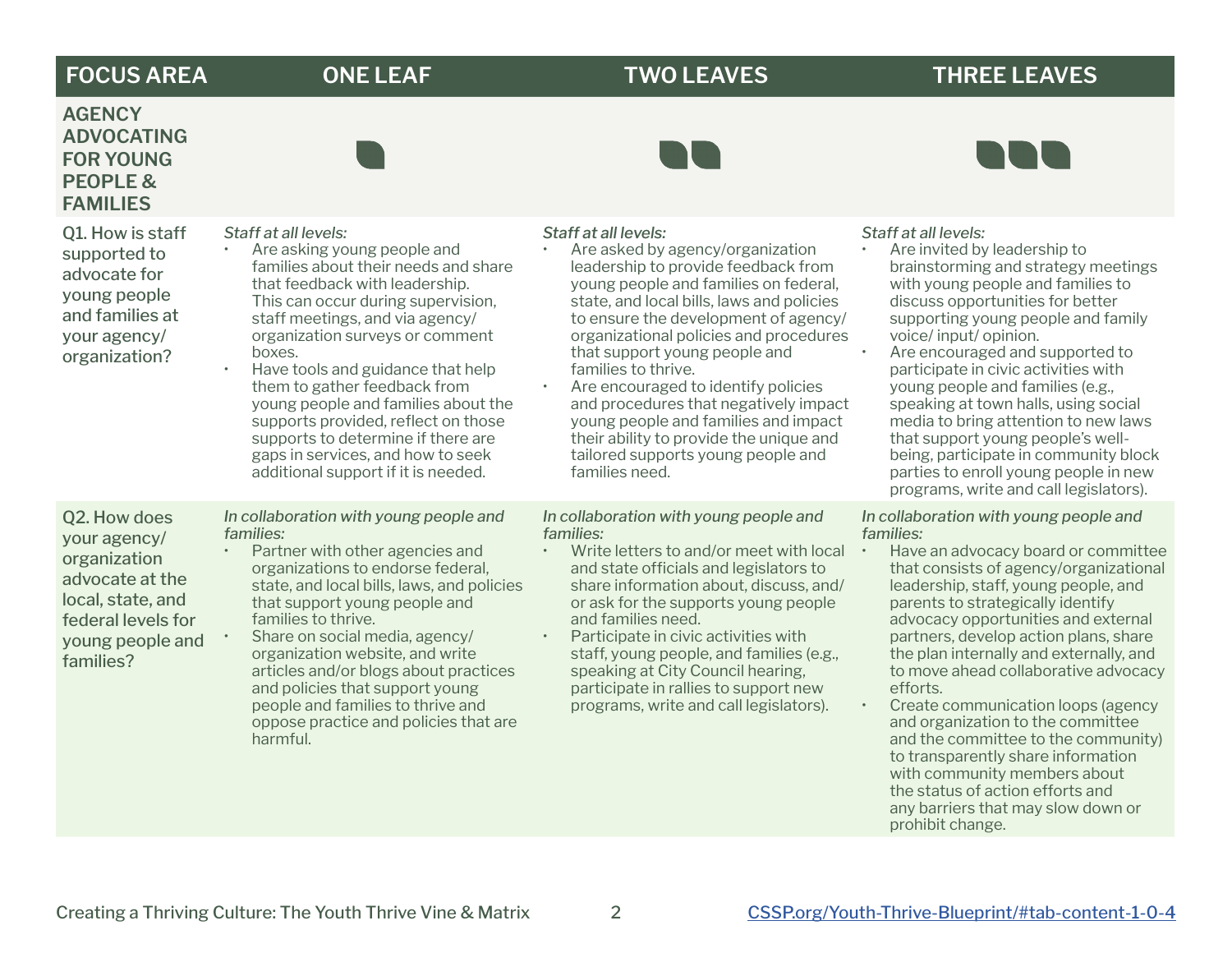# **FOCUS AREA ONE LEAF TWO LEAVES THREE LEAVES**

# **AGENCY ADVOCATING FOR YOUNG PEOPLE & FAMILIES**

Q3. How are families supported to advocate for themselves at your agency/ organization?



- Help develop a Parent/ Caregiver Bill of Rights
- Are provided with their rights and these are discussed during early interactions with the agency/ organization.
- Collaborate with agency staff on a working agreement (e.g., when to take a break during meetings, the best time to schedule visits and meetings, etc.).
- Participate in the agency/ organization's family council/ support group.
- Are encouraged to speak up for themselves and lead teaming meetings.

## *Families:*

- Have regular access to leadership to share highlights and successes, and to discuss any concerns/challenges (e.g., leadership attends monthly family council meeting, town hall).
- Regularly provide feedback, both quantitative and qualitative, on their experience with staff and access to supports. The feedback obtained is used to improve programs, identify types of resources needed, improve training, and to inform supervision with staff.
- Receive updates on the information they share and how that information is being used to improve services and supports.

### *Families:*

- Are consistently encouraged by all levels of staff to join the agency's/ organization's leadership/ executive board, committees, and project teams (e.g., new project team managers reach out to parent advocacy groups to identify a parent to serve as a member of the project team).
- Are encouraged and supported to participate in civic activities (e.g., speaking at town halls, using social media to bring attention to new bills and laws, participate in rallies to support new programs, write and call legislators)
- Have power on parent councils and advocacy boards to make decisions regarding policy and practice.
- Are encouraged by the agency's leadership to join committees and project teams.